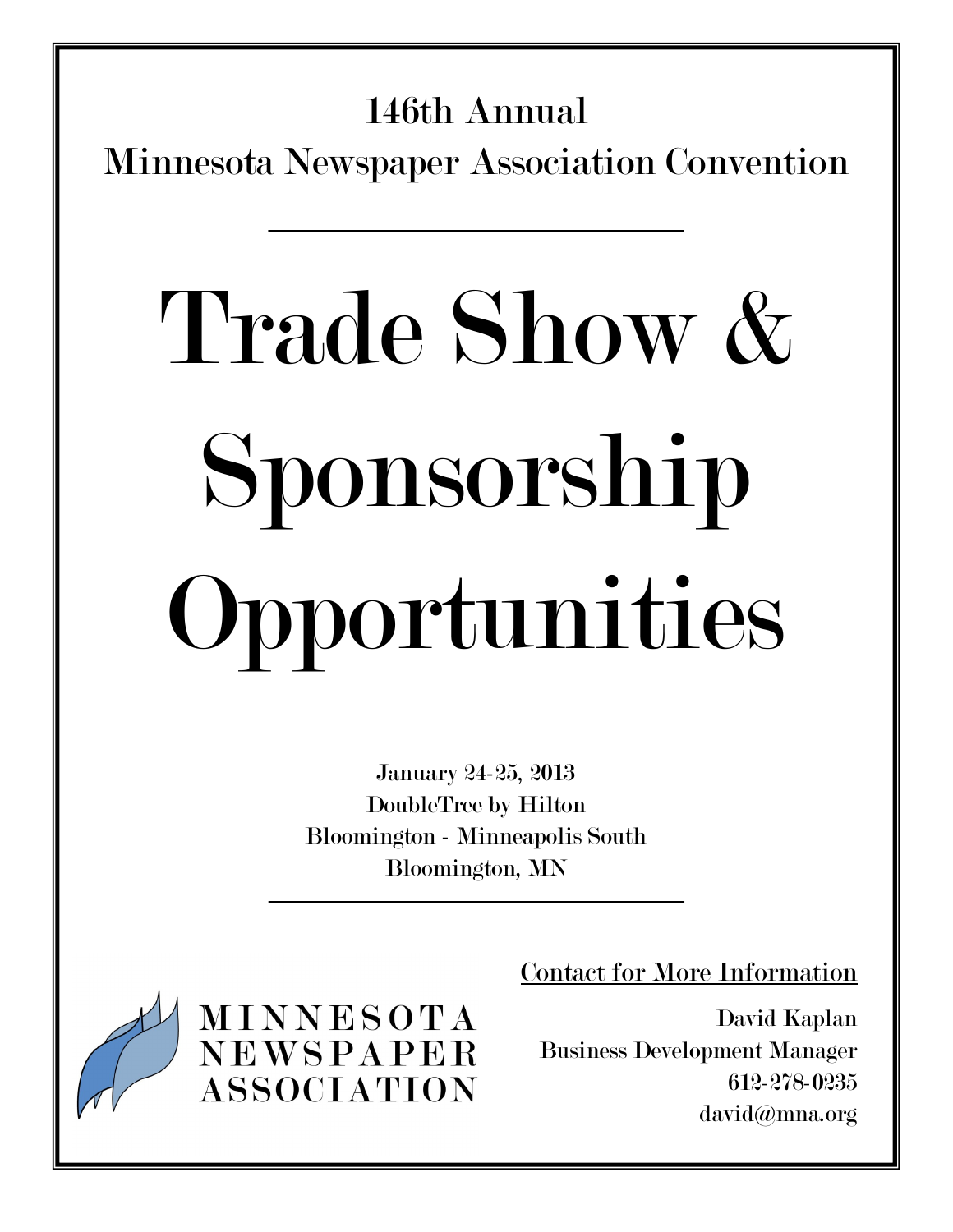### Minnesota Newspaper Association

The Minnesota Newspaper Association , a voluntary association of all general-interest newspapers in the State of Minnesota, acts on behalf of the newspaper press of the state. It represents its newspapers in the legislature and in court, sells advertising for newspapers, and operates a mailing service (press releases).



## Minnesota News Media Institute



The Minnesota News Media Institute is the 501(c)(3) training arm of the Minnesota Newspaper Association. A partnership of the more than 360 members of MNA, the Institute is working and making a difference for the future of Minnesota's news media by providing training to all newspaper and media professionals, scholarship and internship opportunities to students, and public forums for the general public to discuss media-related issues.

### The Event

The 146th Annual Minnesota Newspaper Association Convention and Trade Show is one of the largest state press association conventions in the nation. More than 600 of Minnesota's newspaper professionals come together each year with other MNA members, vendors, educators, journalism students and sponsors in a fun and relaxed atmosphere.

### Who Will Attend?

Publishers • General Managers • Owners • CEOs • CFOs • COOs • Editors Corporate Officials • Digital Media Specialists • Newspaper Sales and Marketing Executives Reporters • Designers • Photographers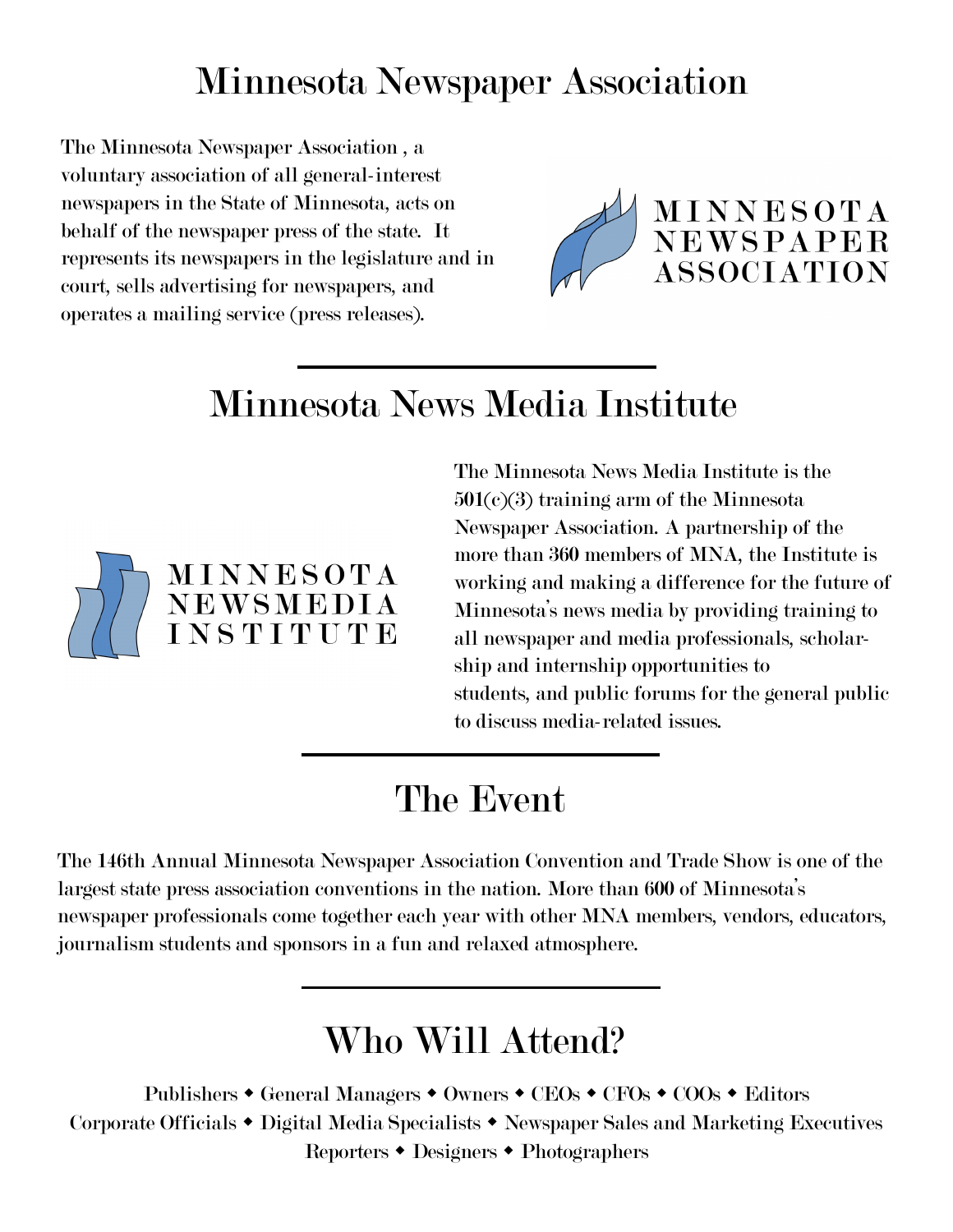# Sponsorship Opportunities

BNC Awards Banquet Sponsor

#### Thursday Investment: \$3,500

#### (\$2,500 for Trade Show Vendors\*)

- Table tents with your company logo
- Signs listing your company name/logo as the BNC Awards Banquet Sponsor
- Your company logo  $\&$  link on the event website
- 4 weeks prime advertising space in MNA Bulletin (sent to over 800 recipients)
- Acknowledgement of your company in promotional materials and event program
- Event attendee list for direct marketing
- Full page advertisement in BNC Tab
- Four tickets to dinner & recognition from the podium

#### Thursday Luncheon Sponsor (Exclusive) Thursday Investment: \$2,500 (\$1,600 for Trade Show Vendors\*)

- Table tents with your company logo
- Signs listing your company name/logo as the Thursday Luncheon Sponsor
- Your company logo on the event website
- 4 weeks advertising space in MNA Bulletin (sent to over 800 recipients)
- Acknowledgement of your company in promotional materials and event program
- Event attendee list for direct marketing
- Full page advertisement in event program
- Two tickets to lunch & recognition from the podium

Friday Luncheon Sponsor (Exclusive) Friday

#### Investment: \$2,500 (\$1,600 for Trade Show Vendors\*)

- Table tents with your company logo
- Signs listing your company name/logo as the Friday Luncheon Sponsor
- Your company logo on the event website
- 4 weeks advertising space in MNA Bulletin (sent to over 800 recipients)
- Acknowledgement of your company in promotional materials and event program
- Event attendee list for direct marketing
- Full page advertisement in event program
- Two tickets to lunch & recognition from the podium

#### Welcome Bag Sponsor (Exclusive)

#### Thursday-Friday Investment: \$2,500 (\$1,600 for Trade Show Vendors\*)

- Your company logo on welcome bags given to all event participants
- Your company logo on the event website
- 4 weeks advertising space in MNA Bulletin (sent to over 800 recipients)
- Signs listing your company name/logo as the Convention Welcome Bag Sponsor
- Acknowledgement of your company in promotional materials and event program
- Event attendee list for direct marketing
- Full page advertisement in event program

\*Trade Show Vendors discount requires Trade Show Vendor booth rental at Member or Non-Member Rate. Educational Organization Rate does not qualify for discount.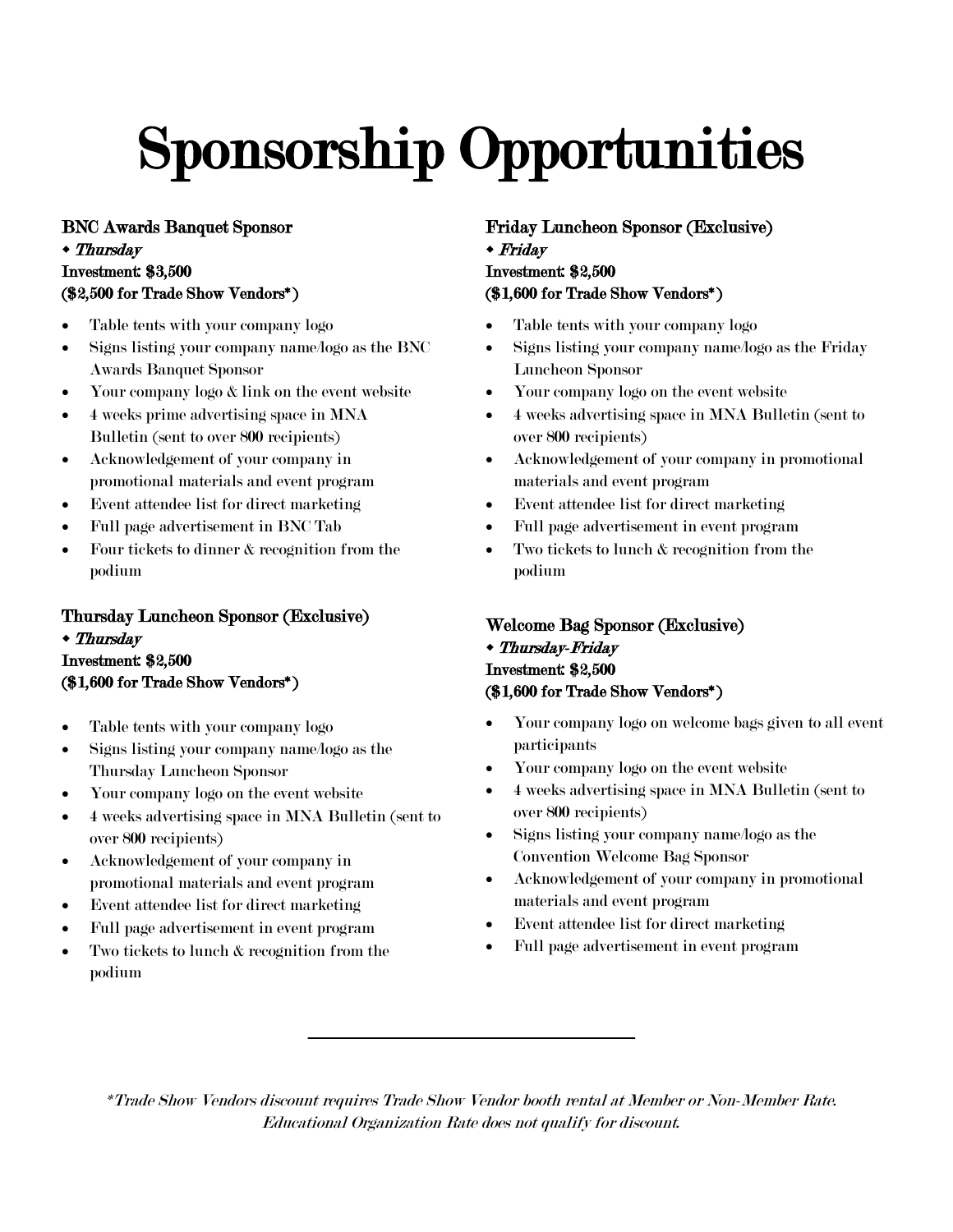#### Trade Show Scavenger Hunt Sponsor Thursday-Friday Investment: \$1,000 (\$750 for Trade Show Vendors\*)

- Your company logo on a customized Tablet for use in the Social Media Lab (Tablet will be raffled off as the Scavenger Hunt Prize at the end of the Trade Show)
- Your company logo and link to your website on the event website
- Signs listing your company name/logo as a Trade Show Scavenger Hunt Sponsor
- Acknowledgement of your company in promotional materials and event program
- Half page advertisement in event program

#### Convention Nametag Sponsor Thursday-Friday Investment: \$1,000 (\$750 for Trade Show Vendors\*)

- Your company logo on all event attendee nametags
- Your company logo and link to your website on the event website
- Signs listing your company name/logo as the Convention Nametag Sponsor
- Acknowledgement of your company in promotional materials and event program
- Half page advertisement in event program

#### Dessert Reception Sponsor

#### Thursday after Luncheon Investment: \$750 (\$600 for Trade Show Vendors\*)

- Signs listing your company name/logo as a Dessert Reception Sponsor
- Your company logo and link to your website on the event website
- Acknowledgement of your company in promotional materials and event program

#### Technology Sponsor—2 Available Thursday-Friday Investment: \$1,000 (\$750 for Trade Show Vendors\*)

- Your company logo on a customized Tablet for use in the Social Media Lab (Tablet will be raffled off at the end of the convention)
- Your company logo and link to your website on the event website
- Signs listing your company name/logo as a Technology Sponsor
- Acknowledgement of your company in promotional materials and event program
- Half page advertisement in event program

#### Thursday Break Sponsor Thursday Investment: \$750 (\$600 for Trade Show Vendors\*)

- Signs listing your company name/logo as the Thursday Break Sponsor
- Your company logo and link to your website on the event website
- Acknowledgement of your company in promotional materials and event program

#### Friday Break Sponsor

Friday

#### Investment: \$750 (\$600 for Trade Show Vendors\*)

- Signs listing your company name/logo as the Friday Break Sponsor
- Your company logo and link to your website on the event website
- Acknowledgement of your company in promotional materials and event program



#### Silent Auction Sponsor Thursday-Friday Investment: \$750 (\$600 for Trade Show Vendors\*)

- Signs listing your company name/logo as the Silent Auction Sponsor
	- Your company logo and link to your website on the event website
- Acknowledgement of your company in promotional materials and event program

\*Trade Show Vendors discount requires Trade Show Vendor booth rental at Member or Non-Member Rate. Educational Organization Rate does not qualify for discount.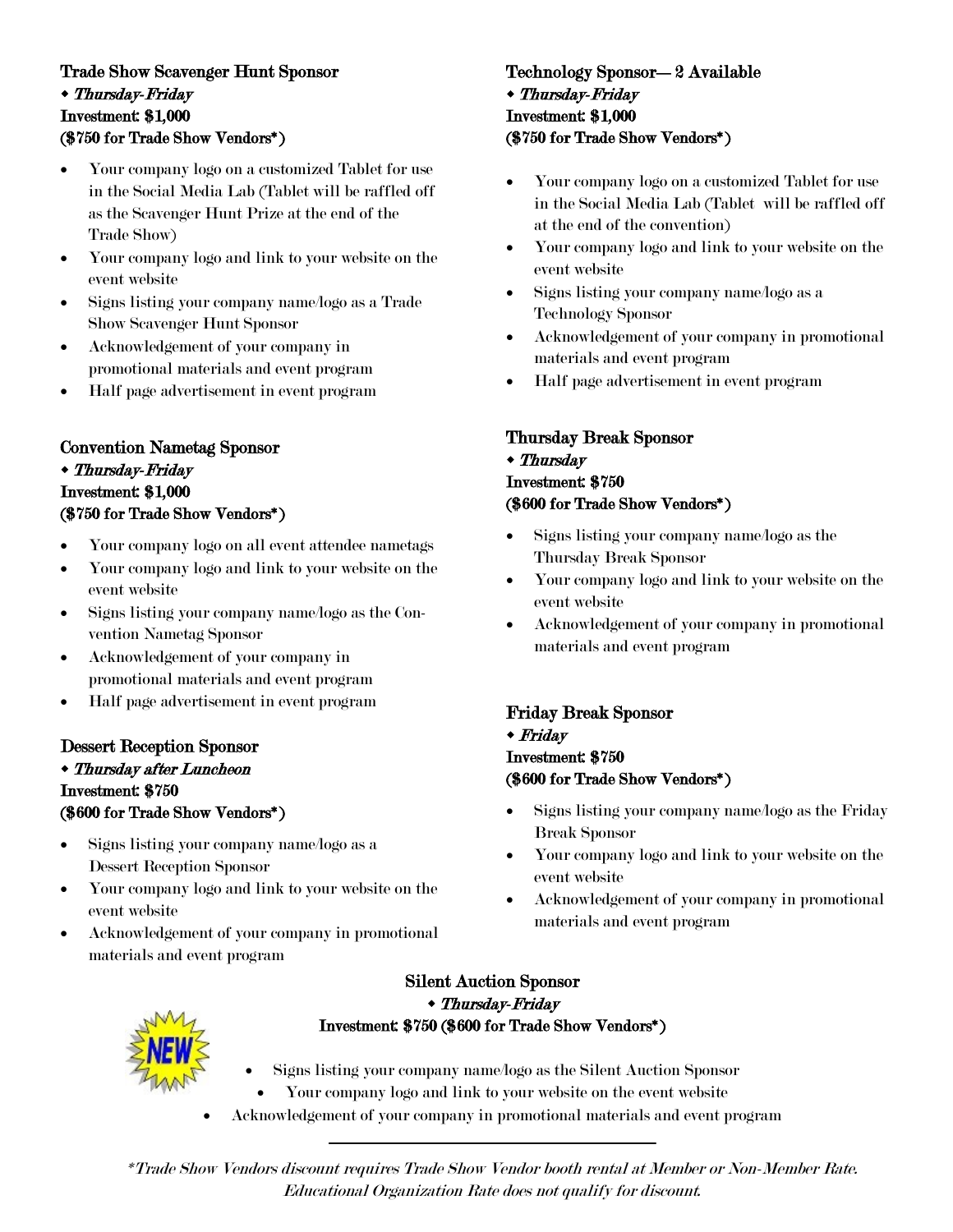# Advertising Opportunities

#### Attendee Welcome Bag Inserts Thursday-Friday Investment: \$500 (\$100 for Trade Show Vendors\*)

Attendee Bag Inserts offer you a great way to get your message into the hands of those involved in all aspects of the Minnesota newspaper industry. Promote your organization by inserting a marketing promotion, brochure, flyer or other advertisement in all attendee convention bags. Welcome bags are distributed to ALL registrants attending the Convention.

#### Convention Program

Promote your organization in this pocket-sized convention booklet. The program is designed to be the attendee's constant companion and that means you will never be far away! **DEADLINE — December 14, 2012** 

> Full page: Half Page:  $8^{\degree}$  wide x  $5^{\degree}$  deep: \$300  $5^{\degree}$  wide x  $5^{\degree}$  deep: \$175

#### Better Newspaper Contest Winners Tab

Promote your organization in this keepsake booklet listing all winners of the MNA's annual Better Newspaper Contest.

|  | <b>DEADLINE — December 14, 2012</b> |  |  |
|--|-------------------------------------|--|--|
|--|-------------------------------------|--|--|

| Full page:                            | Half Page:                       | Quarter Page:                  |
|---------------------------------------|----------------------------------|--------------------------------|
| $7.5^{"}$ wide x $10^{"}$ deep: \$500 | $7.5$ " wide x $5$ " deep: \$300 | $3.75$ " wide x 5" deep: \$175 |

#### MNA Bulletin Advertising

Every week the MNA Bulletin goes out to over 800 recipients in the newspaper industry. With higher then industry standard read rates, you can be sure your advertisement is being seen by the people you want to reach: Publishers, General Managers, Owners, CEOs, CFOs, COOs, Editors, Corporate Officials, Digital Media Specialists, Newspaper Sales and Marketing Executives, Reporters, Designers, Photographers and more.



#### Leaderboard Advertisement

Size: 660px x 150px Convention Season Only (December 1, 2012—January 22, 2013) - \$600 12 Months— $$1,000 \oplus 6$  Months:  $$750 \oplus 3$  Months:  $$500 \oplus 3$ 

#### Story Style Advertisement

125 Word Limit With Single Link At End Advertisement Will Appear As A Paid Advertisement Bulletin Story Convention Season Only (December 1, 2012—January 22, 2013) - \$1,200 12 Months— $\$2,000 \oplus 6$  Months:  $\$1,500 \oplus 3$  Months:  $\$1,000 \oplus 6$ 



\*Trade Show Vendors discount requires Trade Show Vendor booth rental at Member or Non-Member Rate. Educational Organization Rate does not qualify for discount.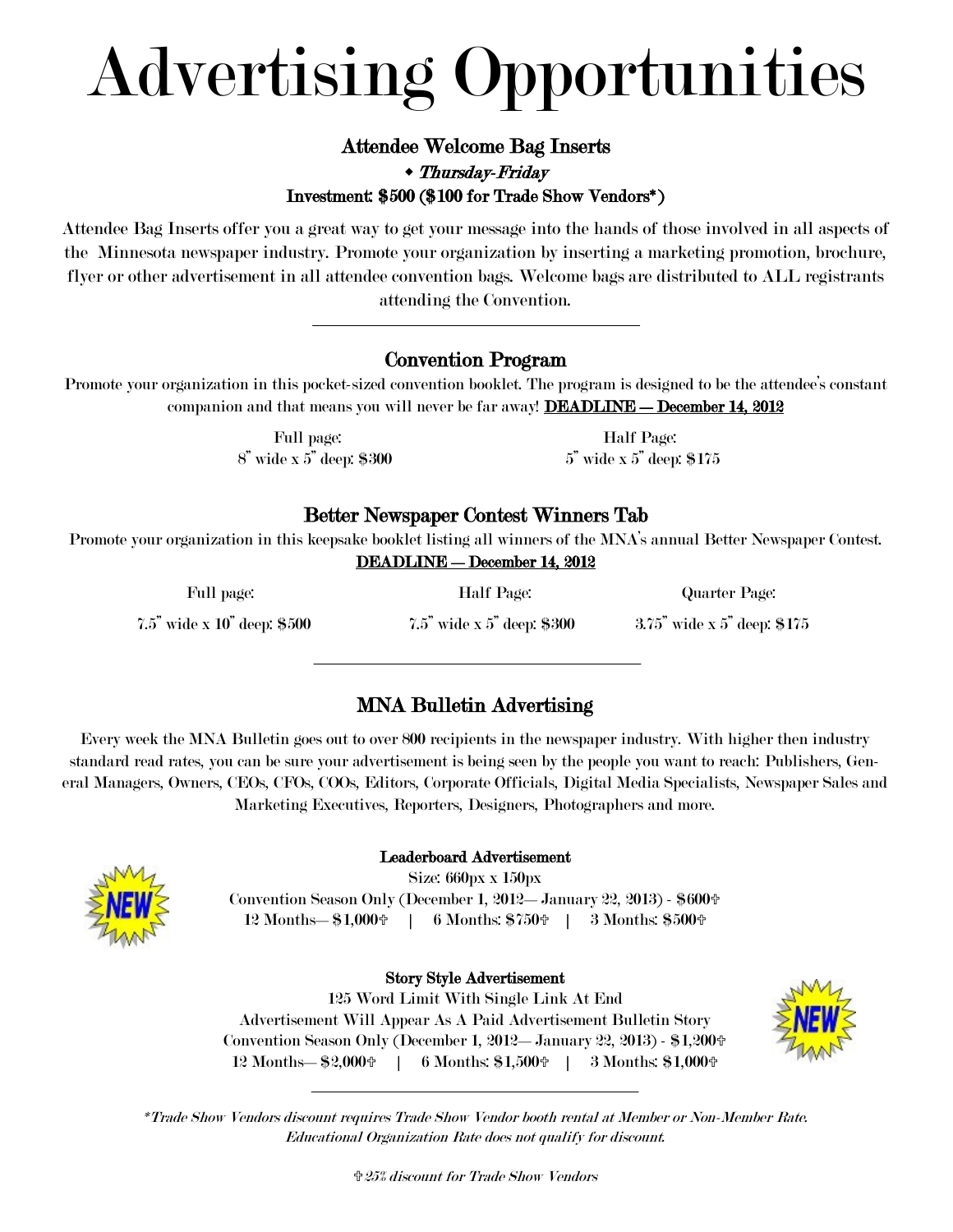# Trade Show Information

### Days & Hours

| <b>Wednesday, January 23</b> Setup $1:00-4:30$ pm |                                                           |
|---------------------------------------------------|-----------------------------------------------------------|
| Thursday, January 24                              | Exhibits open 8:00 am to 6:00 pm                          |
|                                                   | Trade Show Break 9:00 - 9:30 am                           |
|                                                   | Trade Show Dessert Reception — 1:30 pm                    |
|                                                   | BNC Banquet Cocktail Reception in Trade Show area 5:00 pm |
| Friday, January 25                                | Exhibits open 8:00 am to noon                             |
|                                                   | Trade Show Break 9:00 - 9:30 am                           |
|                                                   | Tear Down—12:15 pm                                        |

All exhibits must be set up before 8:00 am on Thursday. Tear down begins at 12:15 pm on Friday. If you have questions, or need more information, please contact David Kaplan at MNA by phone at 612-278-0235, fax 612-342-2958, or by e-mail david@mna.org.

### Booth Descriptions and Rates

Each booth will be 7' deep x 12' wide with 8' black drapes and a sign with the name of your organization. Your company logo and a link to your website will appear on the event website and your company will be acknowledged in all promotional materials and event publication. Rental rates are as follows:

| Booth Rental: | MNA Member: \$485                | Non-Member: \$525 |
|---------------|----------------------------------|-------------------|
|               | Educational Organizations: \$250 |                   |

Early Bird Discount: MNA Member: \$436 Non-Member: \$472 (Early Bird Registration and Payment Due by 11/16/2012)

#### All booths include wi-fi internet access but do not include power.

Additional equipment and services are not included with the rental fee (e.g. chairs, tables, electrical or telephone services). MNA will advise our exhibitor rental firm, Brede, Inc., when your payment is received and Brede will contact you directly with a price list and request form. The telephone number for Brede is 612-331-4540.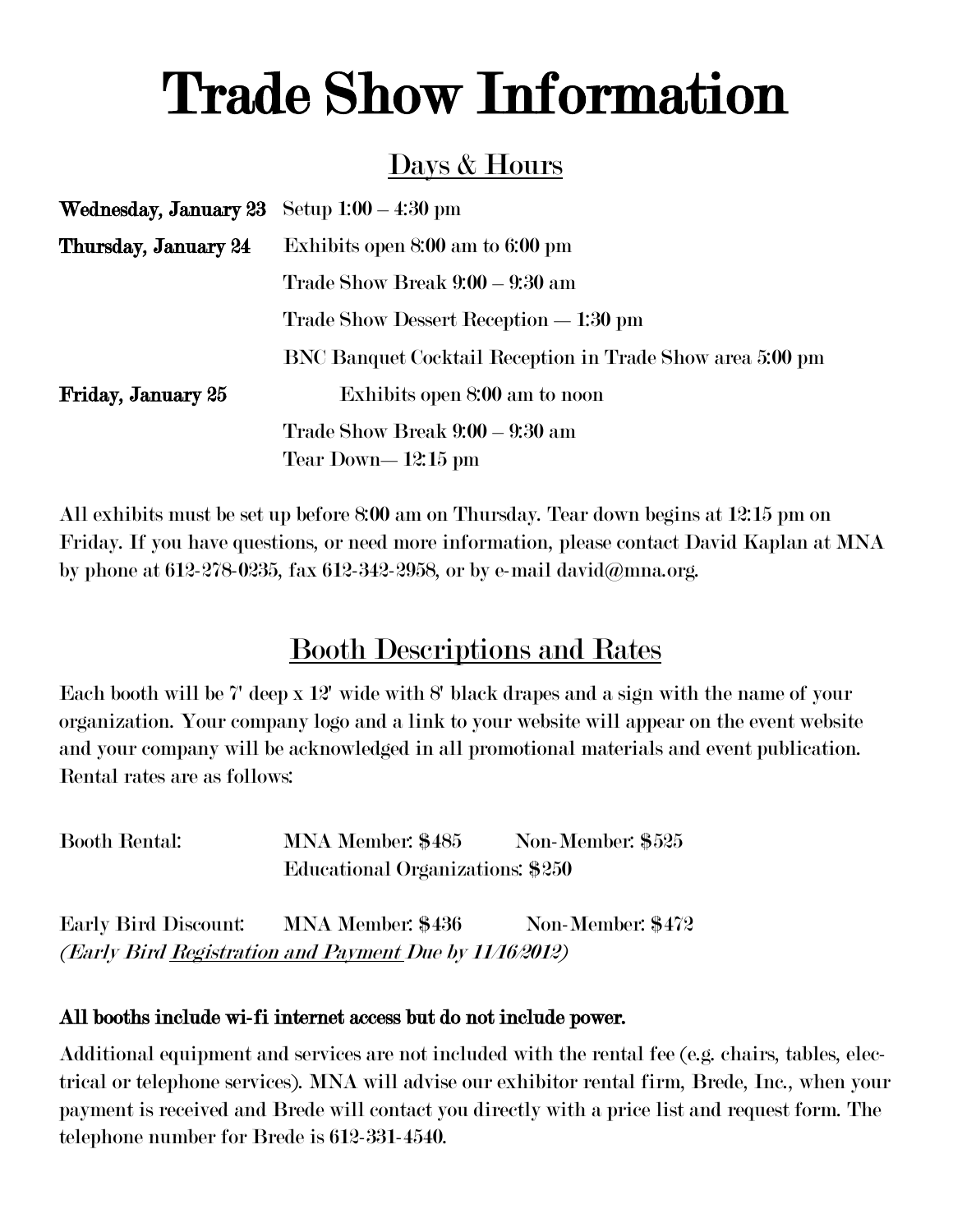# Exhibit Facts

| When:             | Thursday and Friday, January 24-25, 2013                                                                                                                                                                                                                                                            |
|-------------------|-----------------------------------------------------------------------------------------------------------------------------------------------------------------------------------------------------------------------------------------------------------------------------------------------------|
| Where:            | DoubleTree by Hilton Bloomington-Minneapolis South                                                                                                                                                                                                                                                  |
|                   | 7800 Normandale Boulevard (I-494 and Highway 100)                                                                                                                                                                                                                                                   |
|                   | Bloomington, MN 55439                                                                                                                                                                                                                                                                               |
|                   | 952-835-7800                                                                                                                                                                                                                                                                                        |
| Space:            | Exhibits are located in the Grand Ballroom East                                                                                                                                                                                                                                                     |
| Hours:            | Thursday, January 24, from 8:00 am to 6:00 pm                                                                                                                                                                                                                                                       |
|                   | Friday, January 25, from 8:00 am to 12:00 pm                                                                                                                                                                                                                                                        |
| <b>Events:</b>    | January 24-25 Trade Show Scavenger Hunt                                                                                                                                                                                                                                                             |
|                   | January 24 Trade Show Break 9:00 - 9:30 am                                                                                                                                                                                                                                                          |
|                   | January 24 Trade Show Dessert Reception 1:30 pm                                                                                                                                                                                                                                                     |
|                   | January 24 BNC Banquet Cocktail Reception in Trade Show area 5:00 pm                                                                                                                                                                                                                                |
|                   | January 25 Trade Show Break 9:00 - 9:30 am                                                                                                                                                                                                                                                          |
| Set up:           | Wednesday, January 23, 1:00 - 4:30 pm. Contact David at MNA in advance if later set up is<br>needed at 612-278-0235, or by email david@mna.org.                                                                                                                                                     |
| <b>Tear Down:</b> | Friday, January 25, at 12:15 pm                                                                                                                                                                                                                                                                     |
|                   | <b>Confirmation:</b> A confirmation packet with additional trade show information will be sent to you from our<br>exhibition company Brede, Inc. upon receipt of your paid registration                                                                                                             |
| Shipping:         | Exhibitors must arrange their own shipping to the hotel. No shipments will be accepted by the<br>DoubleTree by Hilton Bloomington-Minneapolis South prior to January 21.                                                                                                                            |
| Storage:          | Exhibitors' property will be stored at the hotel at their own risk.<br>$\blacklozenge$ Neither the hotel nor MNA guarantees that the exhibit foyer will be locked and<br>supervised at all times.<br>$\blacklozenge$ Exhibitors will be responsible for transporting materials to and from storage. |

DoubleTree staff will move materials from storage to ballroom for an additional fee.